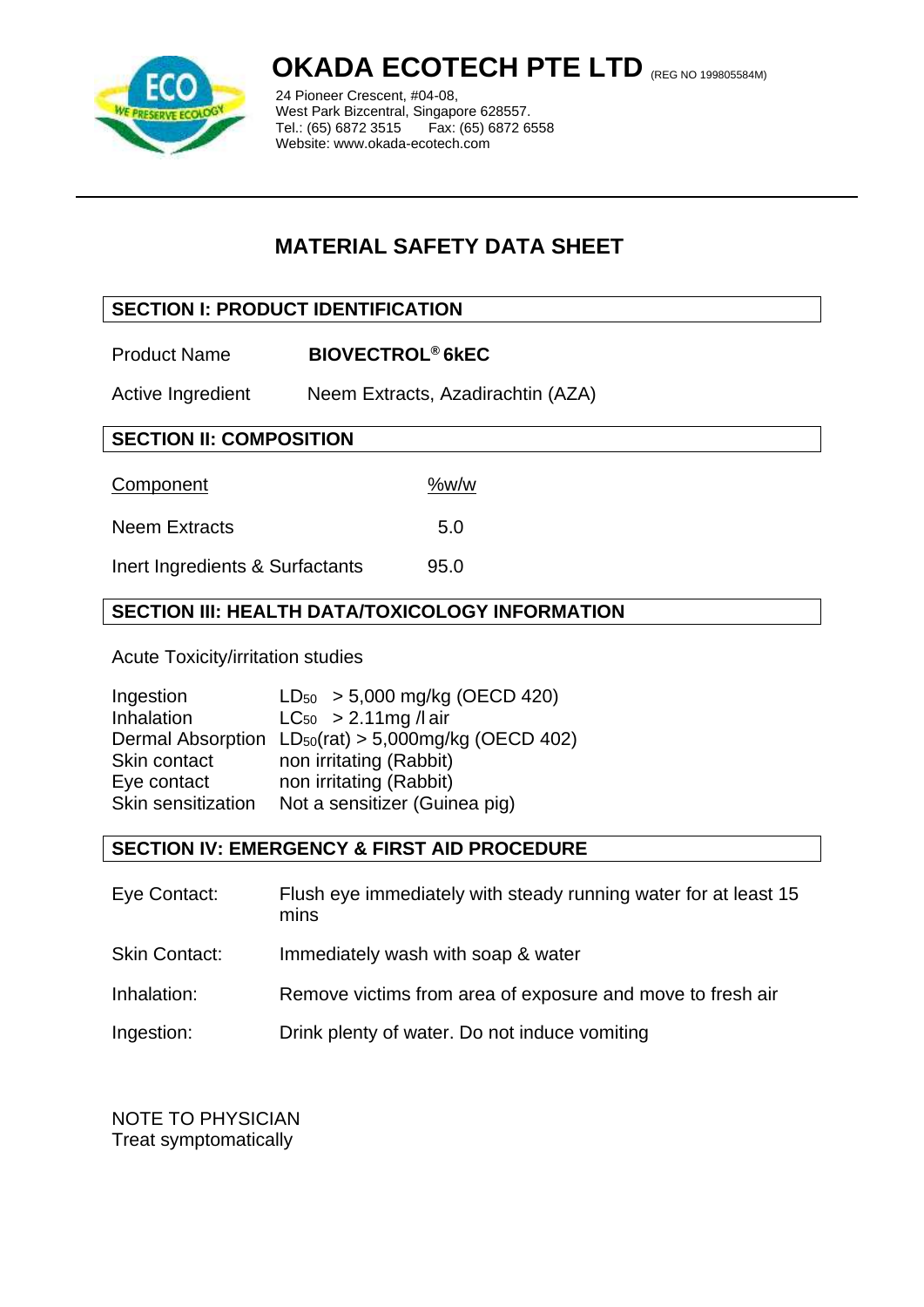# **SECTION V: FIRE & EXPLOSION HAZARD DATA**

Flash point: Not applicable (non-flammable) Extinguishing Media: Not applicable Special Fire Fighting Procedure: Not applicable Unusual Fire & Explosion Hazards: Not applicable

#### **SECTION VI: SPILL OR LEAKAGE**

STEP TO BE TAKEN IN CASE MATERIAL IS RELEASED OR SPILLED. Hose off road surfaces to prevent accident or slippery surface.

#### **SECTION VII: HANDLING & STORAGE**

Keep out of reach of children. Keep container closed when not in use. Store in a cool, dry place, away from direct sunlight and high temperature.

#### **SECTION VIII: SPECIAL PROTECTION INFORMATION**

Ventilation Requirements: General ventilation is adequate Respiratory Protection: None normally required Protective Gloves: None normally required Eye Protection: None normally required

#### **SECTION IX: PHYSICAL /CHEMICAL CHARACTERISTIC**

Appearance: Dark Brown Liquid

Odor: Carlic like odor

pH at 30 deg C: NA

Dispersibility in water: Completely dispersible

Viscosity (BF/LVT/#1/100rpm/30deg C): 45 + 20 cps

Specific Gravity:  $0.95 \pm 0.1$ 

#### **SECTION X: STABILITY & REACTIVITY DATA**

| Stability:                                  | <b>Stable</b>                                     |
|---------------------------------------------|---------------------------------------------------|
| <b>Hazardous Decomposition</b><br>Products: | Oxides of carbon. Decomposition is very unlikely. |
| Hazardous Polymerization:                   | Will not occur                                    |
| Materials to Avoid:                         | Acids                                             |
| <b>Conditions to Avoid:</b>                 | Excessive heat & prolong sunshine                 |